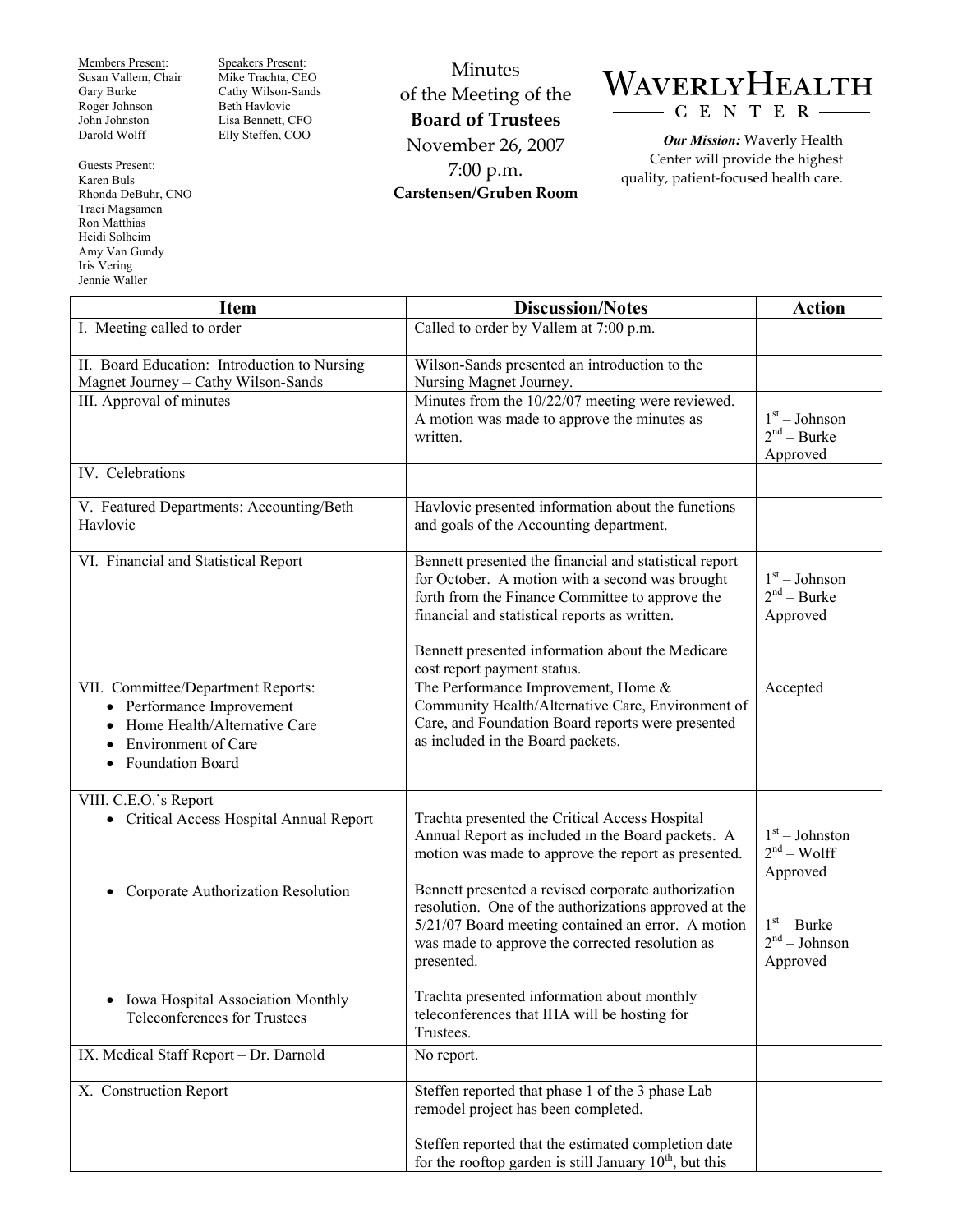|                                                                                                                                                                                                                                                                                                                                                                                                                                                                                                                                                                                                                                                                                                                                                                                                                                                                                            | may be further delayed pending a possible change<br>order to add windows on the north side.                                                                                                                                                                                                                                                                                                                                                                                         |                                              |
|--------------------------------------------------------------------------------------------------------------------------------------------------------------------------------------------------------------------------------------------------------------------------------------------------------------------------------------------------------------------------------------------------------------------------------------------------------------------------------------------------------------------------------------------------------------------------------------------------------------------------------------------------------------------------------------------------------------------------------------------------------------------------------------------------------------------------------------------------------------------------------------------|-------------------------------------------------------------------------------------------------------------------------------------------------------------------------------------------------------------------------------------------------------------------------------------------------------------------------------------------------------------------------------------------------------------------------------------------------------------------------------------|----------------------------------------------|
|                                                                                                                                                                                                                                                                                                                                                                                                                                                                                                                                                                                                                                                                                                                                                                                                                                                                                            | Trachta reported that walls have been studded in at<br>the Nashua Clinic. Trachta and Steffen will meet<br>with the contractor tomorrow to determine electrical<br>and IT outlet placement.                                                                                                                                                                                                                                                                                         |                                              |
|                                                                                                                                                                                                                                                                                                                                                                                                                                                                                                                                                                                                                                                                                                                                                                                                                                                                                            | Trachta reported that floor plans for the dialysis<br>clinic have been finalized and demolition of the<br>building and construction of the new building should<br>move forward rather quickly.                                                                                                                                                                                                                                                                                      |                                              |
|                                                                                                                                                                                                                                                                                                                                                                                                                                                                                                                                                                                                                                                                                                                                                                                                                                                                                            | Steffen reported that the Noah Clinic is up and<br>running, and start up issues are being resolved.<br>Wartburg is currently doing a survey targeted at<br>potential users of the Clinic to determine awareness<br>of what services are available and how they may<br>utilize the clinic. With the implementation of<br>eClinical Works in January, WHC will begin patient<br>satisfaction surveys for clinic patients.                                                             |                                              |
|                                                                                                                                                                                                                                                                                                                                                                                                                                                                                                                                                                                                                                                                                                                                                                                                                                                                                            | Steffen reported that their have been some issues<br>with the retaining wall in the parking lot sinking,<br>work is being done to address the problem.                                                                                                                                                                                                                                                                                                                              |                                              |
| XI. Service Excellence Update                                                                                                                                                                                                                                                                                                                                                                                                                                                                                                                                                                                                                                                                                                                                                                                                                                                              | DeBuhr presented the Service Excellence update as<br>included in the Board packets.                                                                                                                                                                                                                                                                                                                                                                                                 |                                              |
| XII. Old Business<br>• Organizational Chart Revision                                                                                                                                                                                                                                                                                                                                                                                                                                                                                                                                                                                                                                                                                                                                                                                                                                       | Trachta presented a change to the organizational<br>chart which changes the reporting relationship of the<br>new Director of Clinic Operations position from the<br>Chief Operating Officer to the Chief Executive<br>Officer. A motion was made to approve the change<br>as presented.                                                                                                                                                                                             | $1st - Wolf$<br>$2nd - Johnston$<br>Approved |
| XIII. New Business<br>• Provisional Appointments to Medical<br>Staff:<br>Joseph Baraga, M.D. - Courtesy,<br>Radiology, St. Paul Radiology<br>Bruce Berens, M.D. - Courtesy,<br>٠<br>Radiology, St. Paul Radiology<br>Nathan Block, M.D. - Courtesy,<br>٠<br>Radiology, St. Paul Radiology<br>Blake Carlson, M.D. - Courtesy,<br>٠<br>Radiology, St. Paul Radiology<br>David Eckmann, M.D. - Courtesy,<br>٠<br>Radiology, St. Paul Radiology<br>Kari Haislet, ARNP - Ancillary,<br>٠<br>Cardiology, CVMS<br>Ronnell Hanson, M.D. - Courtesy,<br>٠<br>Radiology, St. Paul Radiology<br>Christopher Jackson, M.D. - Courtesy,<br>٠<br>Radiology, St. Paul Radiology<br>James Jacobs, M.D. - Courtesy,<br>٠<br>Radiology, St. Paul Radiology<br>David Kispert, M.D. - Courtesy,<br>٠<br>Radiology, St. Paul Radiology<br>David Lambert, M.D. - Courtesy,<br>٠<br>Radiology, St. Paul Radiology | Trachta presented the provisional appointments and<br>reappointments to the Medical Staff, provisional to<br>regular appointments, and continuation of<br>provisional privileges as listed at left. The files have<br>been reviewed by the Executive Committee of the<br>Medical Staff. The Executive Committee<br>recommends approval. A motion was made to<br>approve the items as individually considered and<br>recommended by the Executive Committee of the<br>Medical Staff. | $1st - Burke$<br>$2nd - Johnson$<br>Approved |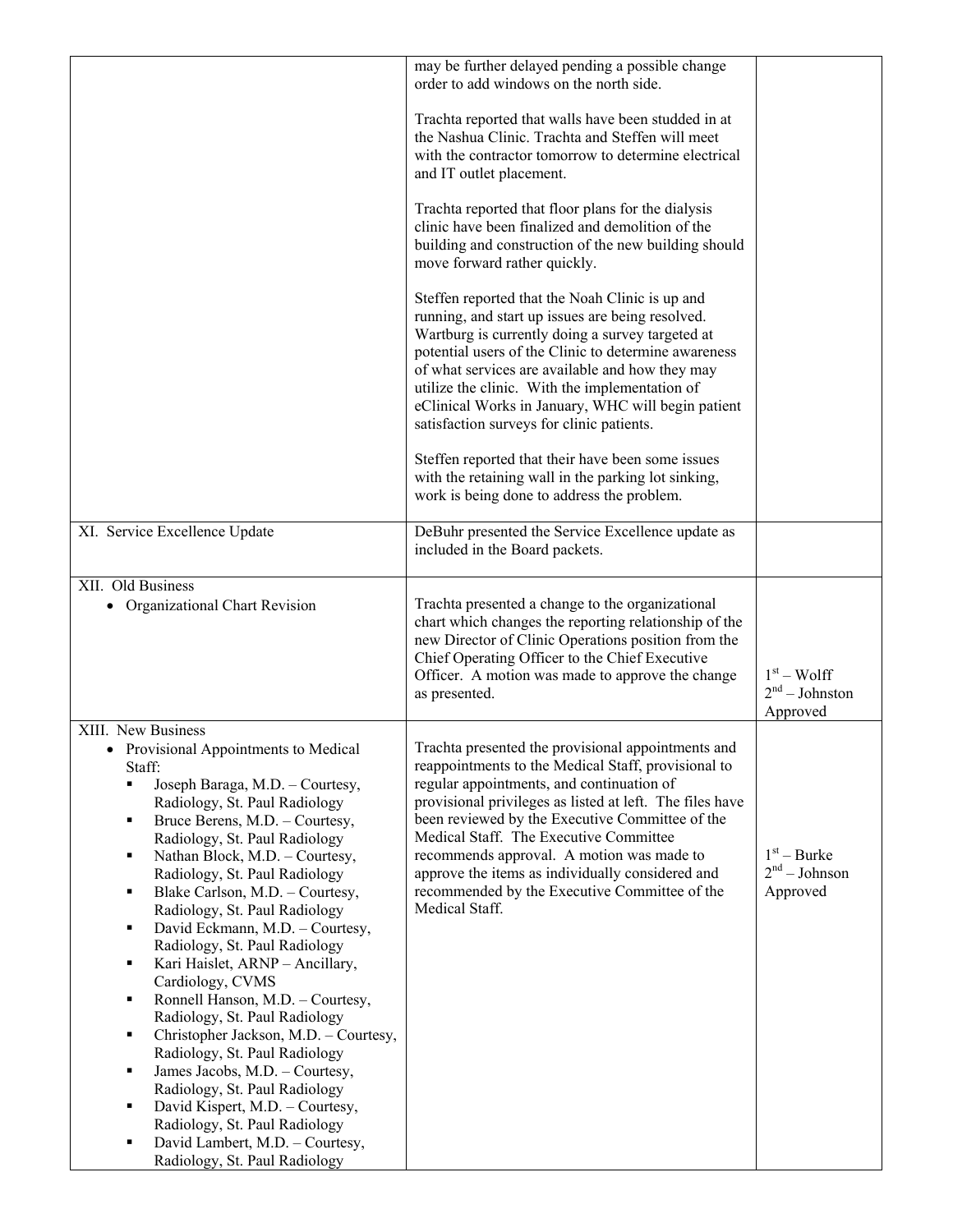| п              | Peter Lee, M.D. – Courtesy,                                         |  |
|----------------|---------------------------------------------------------------------|--|
|                | Radiology, St. Paul Radiology                                       |  |
| ٠              | Jeffrey Magnuson, M.D. - Courtesy,                                  |  |
|                | Radiology, St. Paul Radiology                                       |  |
| ٠              | Timothy Myers, M.D. - Courtesy,                                     |  |
|                | Radiology, St. Paul Radiology                                       |  |
| ٠              | Eric Opheim, D.O. - Courtesy,                                       |  |
|                | Emergency Medicine, EPA                                             |  |
| п              | Suzanne Parrino, M.D. - Courtesy,                                   |  |
|                | Radiology, St. Paul Radiology                                       |  |
| ٠              | Theodore Passe, M.D. - Courtesy,                                    |  |
|                | Radiology, St. Paul Radiology                                       |  |
| ٠              | Jeffrey Phelan, M.D. - Courtesy,                                    |  |
| $\blacksquare$ | Radiology, St. Paul Radiology<br>Matthew Sanford, M.D. - Courtesy,  |  |
|                | Radiology, St. Paul Radiology                                       |  |
| ٠              | Vladimir Savcenko, M.D. - Courtesy,                                 |  |
|                | Radiology, St. Paul Radiology                                       |  |
| П              | James Sullivan, M.D. - Courtesy,                                    |  |
|                | Radiology, St. Paul Radiology                                       |  |
| ٠              | Patrick Sullivan, M.D. - Courtesy,                                  |  |
|                | Radiology, St. Paul Radiology                                       |  |
| ٠              | Gregory Taylor, M.D. - Courtesy,                                    |  |
|                | Radiology, St. Paul Radiology                                       |  |
| ٠              | Don Wiese, M.D. - Courtesy,                                         |  |
|                | Radiology, St. Paul Radiology                                       |  |
| ٠              | Keith Wittenberg, M.D. - Courtesy,                                  |  |
|                | Radiology, St. Paul Radiology                                       |  |
| П              | Angeline Young, M.D. - Courtesy,                                    |  |
|                | Radiology, St. Paul Radiology                                       |  |
|                |                                                                     |  |
| $\bullet$      | Reappointments to Medical Staff:                                    |  |
| ٠              | Nicholas Goetsch, D.O. - Courtesy,                                  |  |
| п              | Emergency Medicine, EPA                                             |  |
|                | E. Anthony Otoadese, M.D. -<br>Consulting, Cardiovascular Services, |  |
|                | <b>CVMS</b>                                                         |  |
|                |                                                                     |  |
|                | Provisional to Regular Privileges:                                  |  |
| ٠              | Adam Brooks, M.D. - Active, Family                                  |  |
|                | Practice, Covenant                                                  |  |
| ٠              | Jinok Chung, D.O. - Courtesy,                                       |  |
|                | Emergency Medicine, EPA                                             |  |
| ٠              | Cheryl Giles, M.D. - Courtesy,                                      |  |
|                | Emergency Medicine, EPA                                             |  |
| ٠              | Thomas Leavenworth, M.D. -                                          |  |
|                | Courtesy, Emergency Medicine, EPA                                   |  |
| $\blacksquare$ | Tricia Thompson, ARNP - Ancillary,                                  |  |
|                | Dermatology, Dermatology Associates                                 |  |
|                |                                                                     |  |
|                | Continuation of Provisional Privileges:                             |  |
|                | Paul Burgett, M.D. - Consulting,<br>General Surgery, CVMS           |  |
| ٠              | Robert Cak, M.D. - Consulting,                                      |  |
|                | General Surgery, CVMS                                               |  |
| ٠              | Steven Davis, M.D. - Consulting,                                    |  |
|                | General Surgery, CVMS                                               |  |
| Ξ              | Brian Gerrelts, M.D. - Consulting,                                  |  |
|                | General Surgery, CVMS                                               |  |
| $\blacksquare$ | Jayson Gesme, M.D. - Consulting,                                    |  |
|                | General Surgery, CVMS                                               |  |
|                |                                                                     |  |